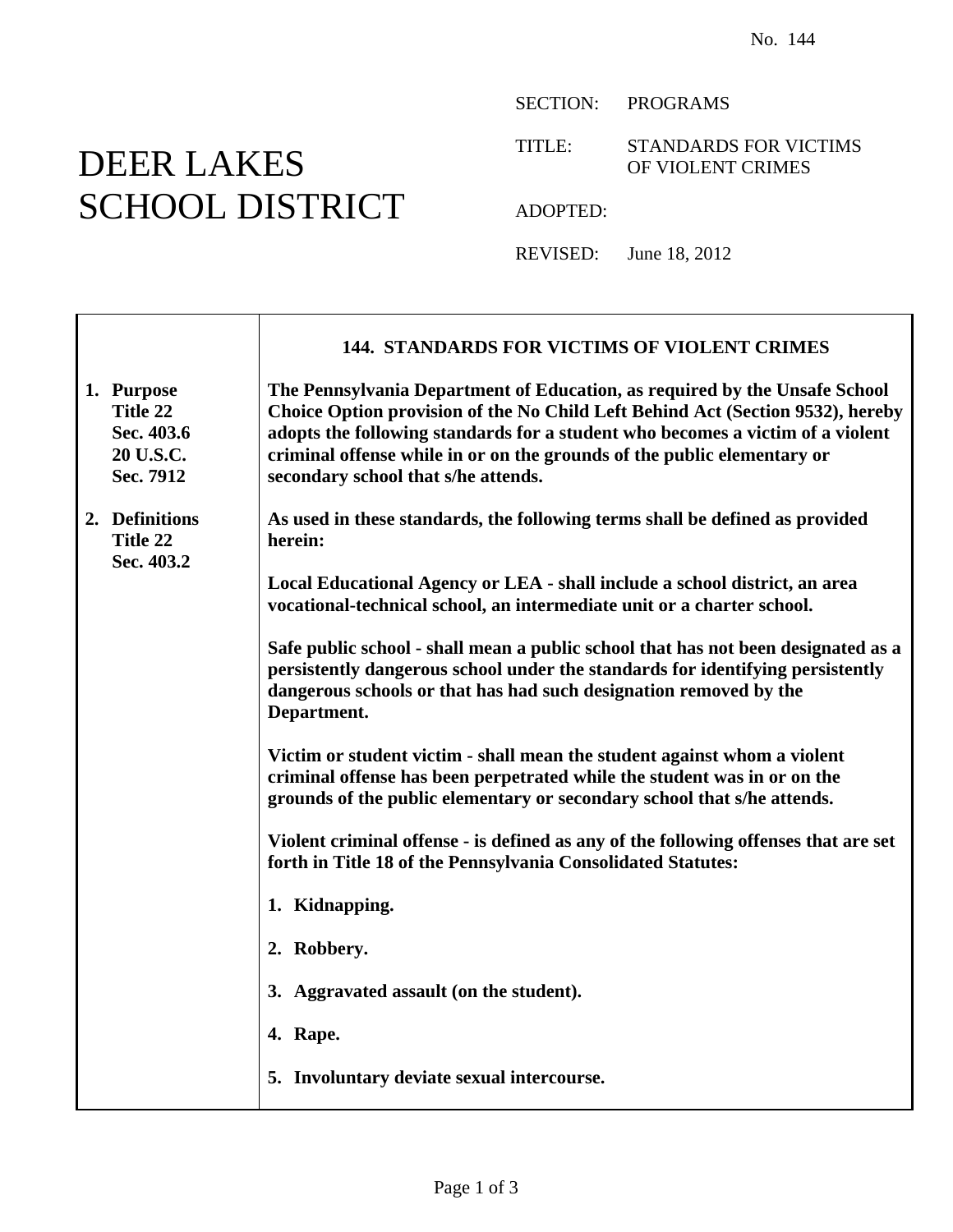|                                           | 6. Sexual assault.                                                                                                                                                                                                                                                                                            |
|-------------------------------------------|---------------------------------------------------------------------------------------------------------------------------------------------------------------------------------------------------------------------------------------------------------------------------------------------------------------|
|                                           | 7. Aggravated indecent assault.                                                                                                                                                                                                                                                                               |
|                                           | 8. Indecent assault.                                                                                                                                                                                                                                                                                          |
|                                           | 9. Attempt to commit any of the following: homicide, murder or voluntary<br>manslaughter.                                                                                                                                                                                                                     |
| 3. Guidelines                             | <b>Student Opportunity To Transfer</b>                                                                                                                                                                                                                                                                        |
|                                           | 1. Except as provided below, a student who becomes a victim of a violent<br>criminal offense while in or on the grounds of the public elementary or<br>secondary school that s/he attends, must be offered the opportunity to<br>transfer to a safe public school within the LEA, including a charter school. |
|                                           | In order for a student victim to be entitled to transfer to another school<br>under these standards, the violent criminal offense first must be reported to<br>law enforcement authorities by the student, the student's parent/guardian,<br>or school officials.                                             |
|                                           | 3. A student victim (or his/her parent/guardian) may apply to the LEA to<br>transfer to another school within thirty (30) calendar days after the incident<br>is reported to school authorities.                                                                                                              |
| 4. Delegation of<br><b>Responsibility</b> | <b>LEA's Responsibilities</b>                                                                                                                                                                                                                                                                                 |
|                                           | 1. Within ten (10) calendar days of receiving notice of the violent criminal<br>offense, the LEA shall notify the student victim that s/he has the right to<br>transfer to a safe public elementary or secondary school within the LEA,<br>including a public charter school.                                 |
|                                           | 2. The notification and offer to transfer shall state that no student is required<br>to transfer to another school.                                                                                                                                                                                           |
|                                           | 3. Upon receipt of an application to transfer, the LEA should transfer the<br>student as soon as possible, and shall transfer the student within ten (10)<br>calendar days after receiving the application.                                                                                                   |
|                                           | 4. When considering a student's request to transfer to another school, the LEA<br>should take into account the particular needs of the student and the<br>parent/guardian.                                                                                                                                    |
|                                           |                                                                                                                                                                                                                                                                                                               |